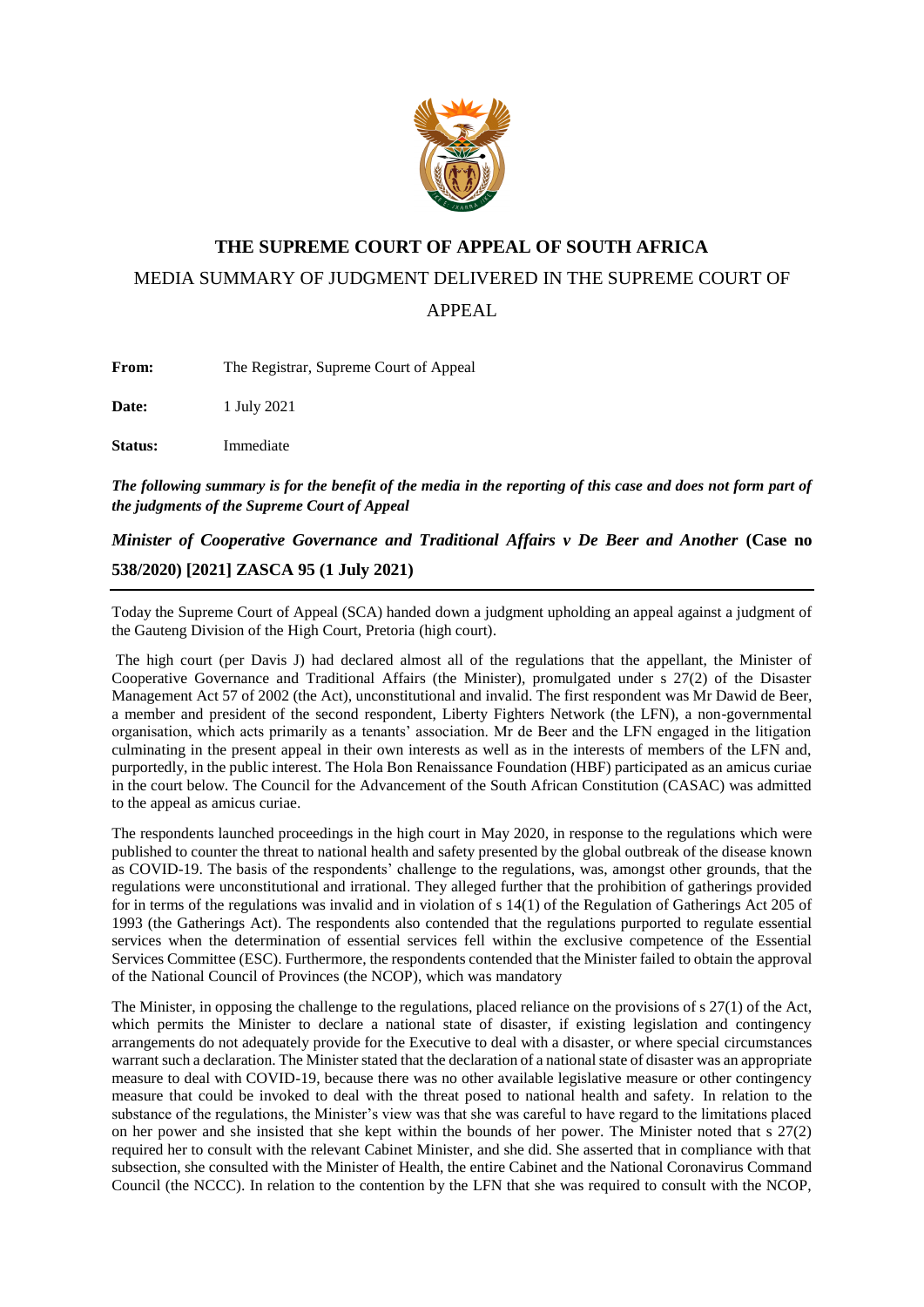the Minister took the view that this was not so. She also asserted that she took the advice of experts in relation to the virus. She denied that the approval of the NCOP was required

On 2 June 2020, the high court declared almost all of the regulations irrational, unconstitutional, unlawful and invalid, including those that were still to come into force to regulate a new alert level 3 and which were not dealt with in the affidavits. In arriving at its decision the high court rejected the submission on behalf of the present respondents concerning the approval of the NCOP, the Gatherings Act and essential services. On 30 June 2020, the high court granted leave to the Minister to appeal against the declaration of invalidity of those regulations that were not expressly identified in its judgment and refused leave to appeal against the regulations specifically addressed in its judgment, namely regulations  $33(1)(e)$ ,  $34$ ,  $35$  and  $39(2)(m)$  and the exceptions to regulations 46(1) and 48(2), all contained in the Level 3 regulations (the six Level 3 provisions). This Court granted leave to the Minister to appeal in respect of the six Level 3 provisions on 22 September 2020. Accordingly, the appeal before this Court was against the high court's order in its entirety. The respondents were not granted an order by the high court that the declaration of the National State of Disaster was unlawful. An application for leave to crossappeal that refusal was refused by the high court and thereafter by this court prior to the hearing of the appeal. That issue was therefore not before the SCA. Only the validity of the regulations promulgated thereunder was on appeal.

The SCA, before dealing with the merits of the appeal, found it necessary to deal with what transpired after the judgment of the high court was delivered. The events described related, in the main, to the objection by the present respondents to the hearing of the appeal by this Court on a virtual platform (a digital videoconferencing facility) and to an associated attempt to secure the recusal of the Judges assigned to hear the matter. The respondents were adamant that they would tolerate nothing other than an in-person hearing. They further asserted quite emphatically that in the event that they were forced by a court directive to participate in a virtual hearing, they '[would] respond by bringing an application to challenge the constitutionality and validity of virtual Court hearings in South Africa'. It was alleged that if the court persisted with a virtual hearing it would effectively be prejudging the case against the respondents. In this response the respondents made what could only be described as a scandalous accusation: that in the event that the Court proceeded with a virtual hearing, this Court would have become a mere 'extension of the Appellant's argument and that consequently the SCA was no longer independent'. In terms of the recusal application, the founding affidavit in support of the application for recusal alleged that the appeal was unique, in that COVID-19 measures were at the heart of the appeal, and because the Court had issued the directives in question and insisted on hearing the argument on whether the hearing should proceed virtually, the respondents were compelled to bring the application for the Judges' recusal.

When the Court convened on the morning of 26 May 2021to hear the appeal and, potentially, the objection to a hearing on a virtual platform and the envisaged application for recusal, Mr de Beer, in his personal capacity and representing the LFN, joined the virtual hearing using the Microsoft Teams platform. Mr Mothopeng, from the HBF, also appeared. The Court enquired from Mr de Beer whether he was willing to make submissions concerning the propriety of a virtual hearing and whether he intended to move the application for the Judges' recusal. Mr de Beer elected not to participate in the virtual hearing. The recusal application was not formally moved. Each member of the Court recorded that they could conceive of no reason *mero motu* to recuse themselves. The SCA noted that the respondents had not indicated, despite having been invited to do, how they would be prejudiced by a virtual appeal hearing, nor did they make any submissions concerning the attenuation of their rights if any. No one who sought access to the virtual platform was denied it. No evidence was placed before the court to suggest that anyone who might have wished to attend the hearing could not do so on the virtual platform. The respondents and the HBF were excused, since they declined to address the SCA on any issue, even under reservation of their rights. The Minister and CASAC made submissions and the appeal was conducted virtually.

In relation to the merits of the appeal the Minister contended: first, the high court strayed beyond the pleadings; alternatively, the respondents had not properly pleaded the constitutional attack and it was too vague for the Minister to answer; second, the respondents had not raised a proper rationality attack and, in any event, the high court's application of the rationality test was fundamentally flawed; and, third, the high court's orders were impermissibly vague. Furthermore, it was contended that the Minister was denied a proper hearing, but the respondents were granted relief in respect of level 3 regulations that had not been sought, nor dealt with on the papers. In that sense, not only did the judgment suffer a failure of proper judicial reasoning, but it also failed to recognise and respect – as it was constitutionally obliged to do – the limits of the judicial function.

The SCA held that the Minister was compelled to deal with a case framed in almost unintelligible terms. Her explanations as to why she was moved to declare a national state of disaster and that she took scientific advice before formulating the regulations was not meaningfully contradicted. The SCA noted that the respondents did not plead, or in any event properly plead, the constitutional attack that was upheld by the high court. It held that constitutional questions ought to be approached by litigants and courts alike with the appropriate degree of care.